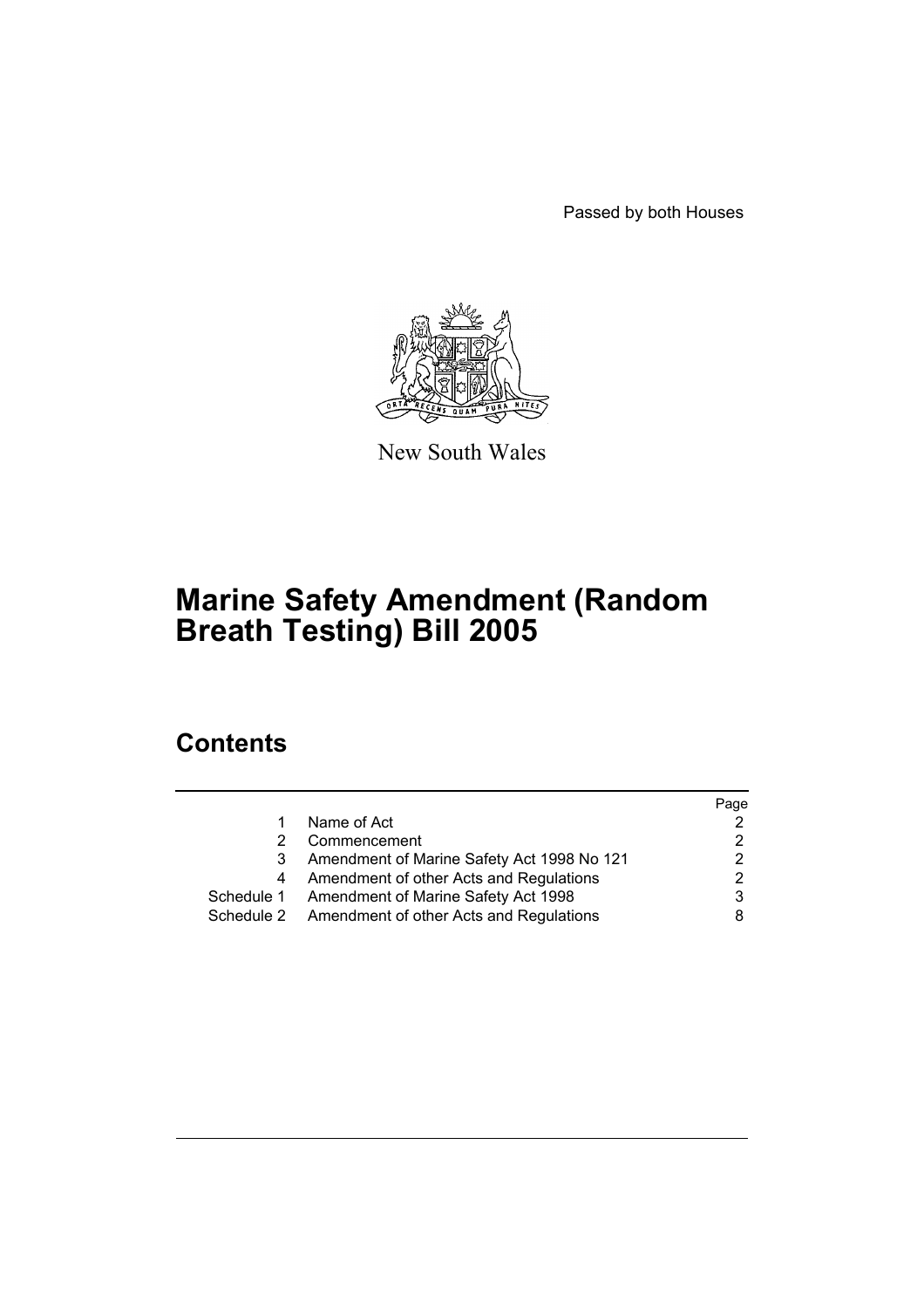*I certify that this PUBLIC BILL, which originated in the LEGISLATIVE ASSEMBLY, has finally passed the LEGISLATIVE COUNCIL and the LEGISLATIVE ASSEMBLY of NEW SOUTH WALES.*

> *Clerk of the Legislative Assembly. Legislative Assembly, Sydney, , 2005*



New South Wales

# **Marine Safety Amendment (Random Breath Testing) Bill 2005**

Act No , 2005

An Act to amend the *Marine Safety Act 1998* in relation to random breath testing of, and the permissible blood alcohol concentrations for, persons operating vessels and associated offences; and for other purposes.

*I have examined this Bill, and find it to correspond in all respects with the Bill as finally passed by both Houses.*

*Chairman of Committees of the Legislative Assembly.*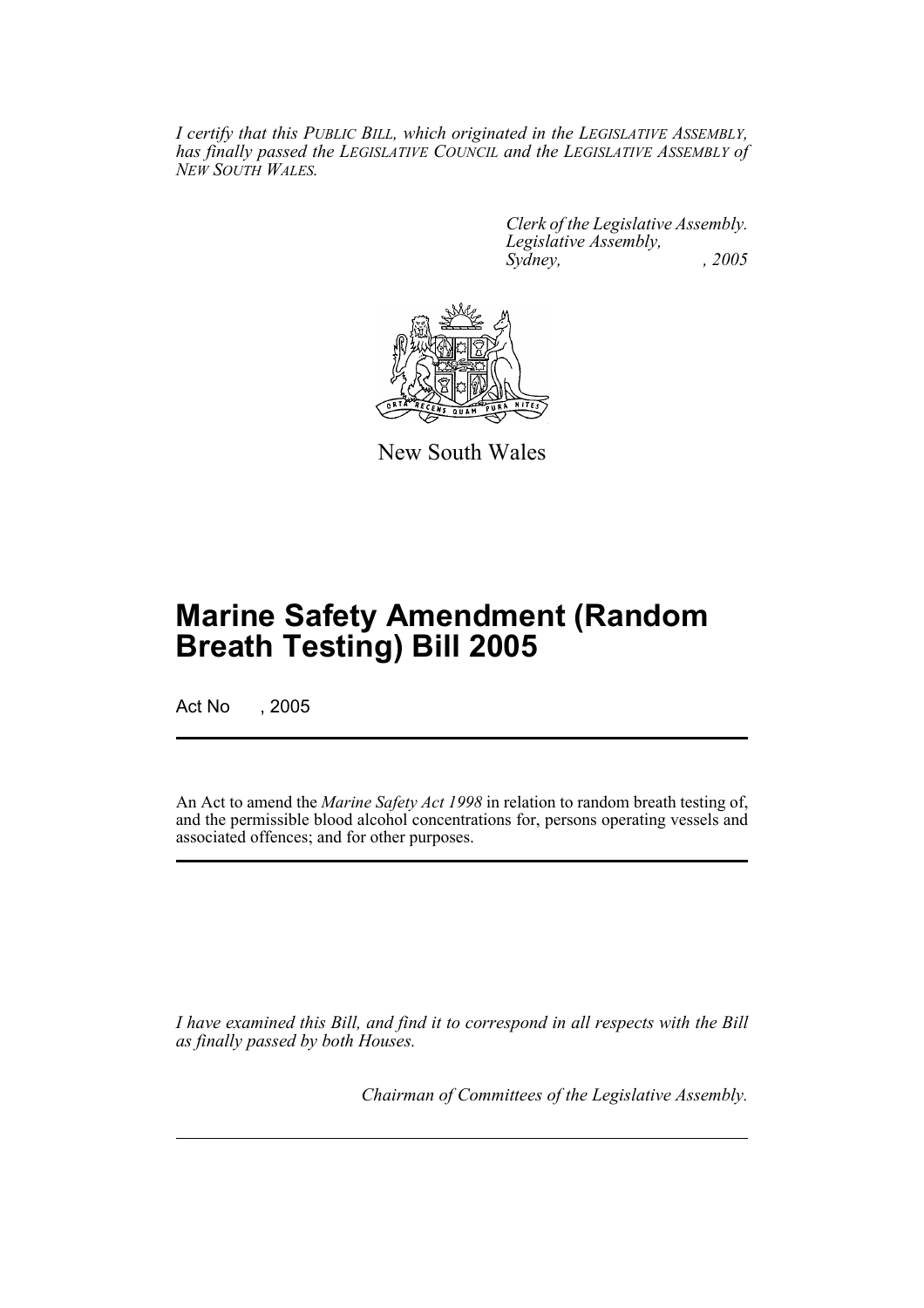### **The Legislature of New South Wales enacts:**

### **1 Name of Act**

This Act is the *Marine Safety Amendment (Random Breath Testing) Act 2005*.

#### **2 Commencement**

This Act commences on a day or days to be appointed by proclamation.

# **3 Amendment of Marine Safety Act 1998 No 121**

The *Marine Safety Act 1998* is amended as set out in Schedule 1.

# **4 Amendment of other Acts and Regulations**

The Acts and Regulations specified in Schedule 2 are amended as set out in that Schedule.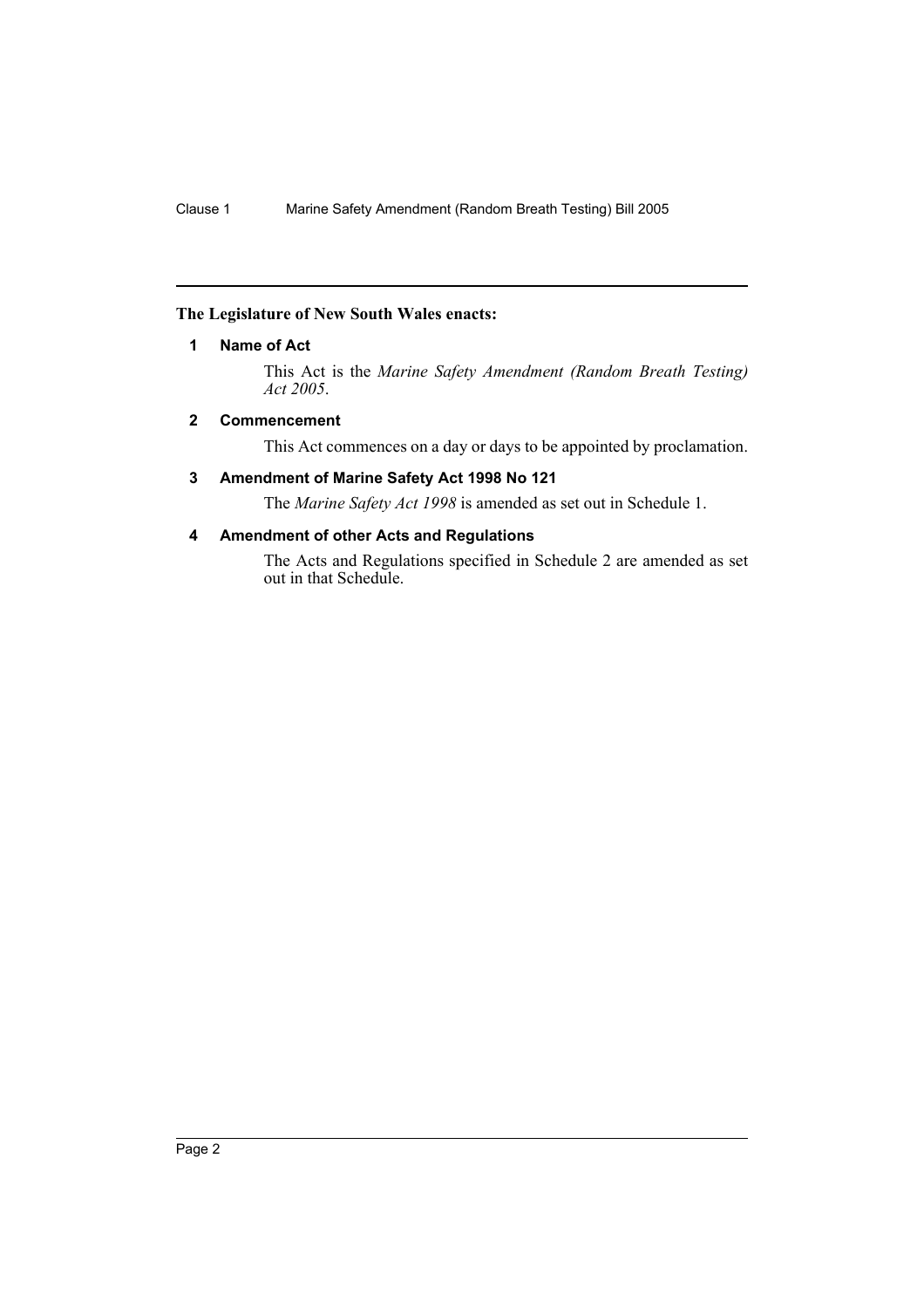Amendment of Marine Safety Act 1998 Schedule 1

# **Schedule 1 Amendment of Marine Safety Act 1998**

(Section 3)

#### **[1] Section 20 Definitions**

Insert at the end of paragraph (b) of the definition of *operate a vessel* in section  $20(1)$ :

, or

(c) supervise a juvenile operator of a motor vessel.

#### **[2] Section 22 Prescribed concentrations of alcohol**

Insert before section 22 (a):

(a1) the youth range prescribed concentration of alcohol is a reference to more than zero grams, but less than 0.02 grams, of alcohol in 100 millilitres of blood, and

#### **[3] Section 24 Operating vessel with prescribed concentration of alcohol in blood**

Insert before section 24 (1):

(1A) A person who is under 18 years of age and who operates a vessel in any waters while there is present in the person's blood the youth range prescribed concentration of alcohol is guilty of an offence.

#### **[4] Section 24 (3)–(5)**

Omit section 24 (3)–(6). Insert instead:

- A person who is guilty of an offence under this section is liable, if there is present in the person's blood the youth range, special range or low range prescribed concentration of alcohol:
	- (a) in the case of a first offence—to a penalty not exceeding 10 penalty units, or
	- (b) in the case of a second or subsequent offence—to a penalty not exceeding 20 penalty units.
- (4) A person who is guilty of an offence under this section is liable, if there is present in the person's blood the middle range prescribed concentration of alcohol:
	- (a) in the case of a first offence—to a penalty not exceeding 20 penalty units or to imprisonment for a period not exceeding 9 months, or both, or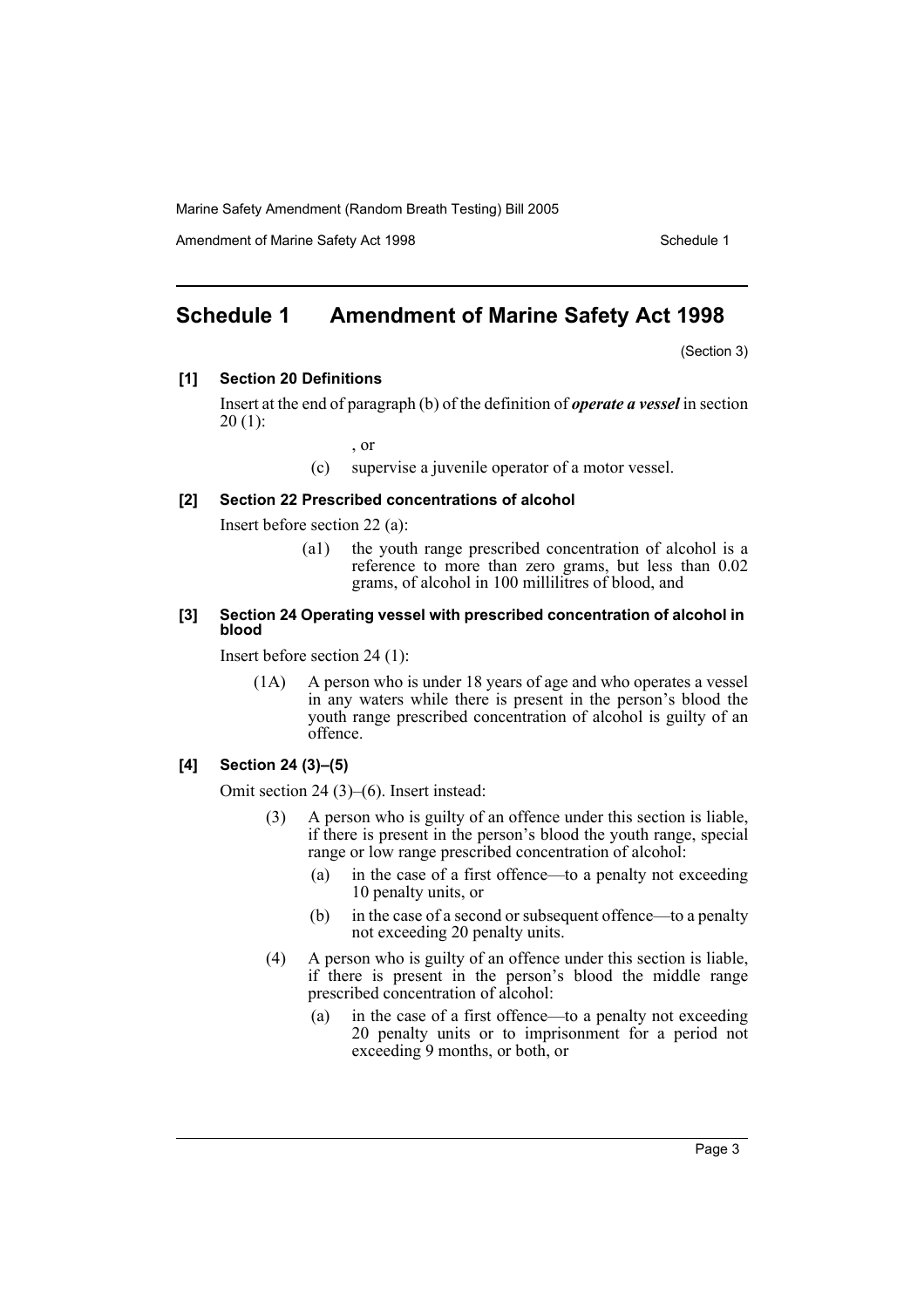- (b) in the case of a second or subsequent offence—to a penalty not exceeding 30 penalty units or to imprisonment for a period not exceeding 12 months, or both.
- (5) A person who is guilty of an offence under this section is liable, if there is present in the person's blood the high range prescribed concentration of alcohol:
	- (a) in the case of a first offence—to a penalty not exceeding 30 penalty units or to imprisonment for a period not exceeding 18 months, or both, or
	- (b) in the case of a second or subsequent offence—to a penalty not exceeding 50 penalty units or to imprisonment for a period not exceeding 2 years, or both.

#### **[5] Section 24A**

Insert after section 24:

#### **24A Defence for offence relating to youth range prescribed concentration of alcohol**

It is a defence to a prosecution for an offence under section 24 (1A) if the defendant proves that, at the time of the alleged offence, the presence in the defendant's blood of the youth range prescribed concentration of alcohol was not caused (in whole or in part) by any of the following:

- (a) the consumption of an alcoholic beverage (otherwise than for the purposes of religious observance),
- (b) the consumption or use of any other substance (for example, food or medicine) for the purpose of consuming alcohol.

#### **[6] Section 141 Repeals**

Insert at the end of the section:

(2) Different days may be appointed for the commencement of subsection (1) in its application to Schedule 2 for the purpose of repealing different Acts or regulations, or different provisions of the same Act or regulation, on different days.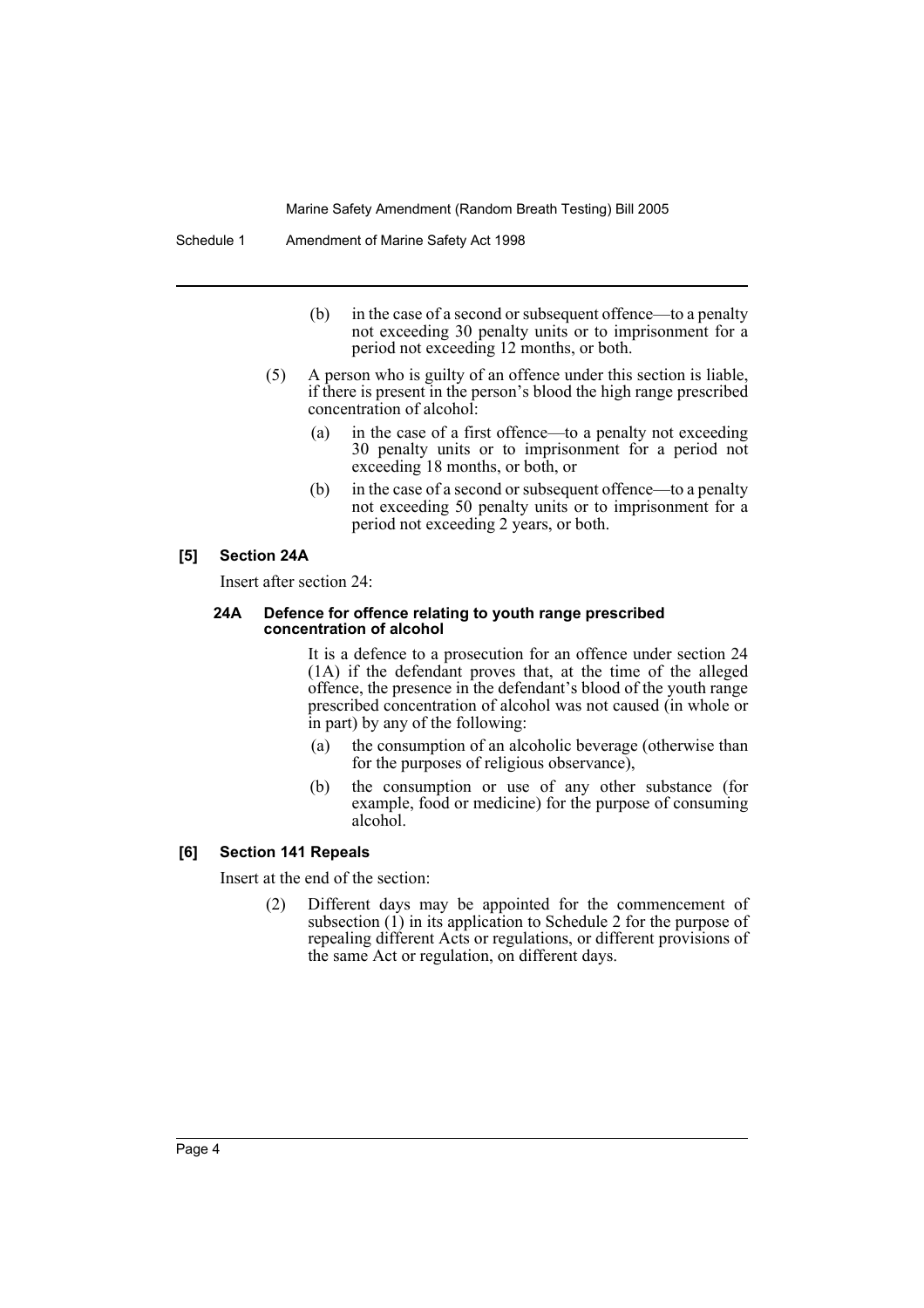Amendment of Marine Safety Act 1998 Schedule 1

# **[7] Schedule 1 Alcohol and drugs—breath analysis and related matters**

Insert before clause 3 (1):

- (1A) A police officer may require a person to undergo a breath test in accordance with the directions of the officer if the officer has reasonable cause to believe that the person is or was operating a vessel.
- **[8] Schedule 1, clause 3 (1)**

Insert "(other than a police officer)" after "authorised officer".

#### **[9] Schedule 1, clause 3 (1) (a)**

Omit ", or is or was in charge of a motor vessel operated by a juvenile,".

#### **[10] Schedule 1, clause 3 (2)**

Omit the subclause. Insert instead:

(2) An authorised officer to whom subclause (1) applies may only require a person who is or was operating a vessel to undergo a breath test if there is reasonable cause as referred to in that subclause.

#### **[11] Schedule 1, clause 4**

Insert before clause 4 (1) (a):

(a1) it appears to the officer as a result of a breath test or assessment under this Part that more than zero grams of alcohol in 100 millilitres of blood may be present in the person's blood and the officer has reasonable cause to believe the person is under 18 years of age, or

# **[12] Schedule 1, clause 7 (c)**

Omit "12 hours". Insert instead "3 hours".

# **[13] Schedule 1, clauses 14, 16 (3) and 17 (2)**

Insert "or nurse" after "practitioner" wherever occurring.

# **[14] Schedule 1, clauses 16 (2) and 17 (1)**

Omit "2 hours" wherever occurring. Insert instead "3 hours".

# **[15] Schedule 1, clause 21 (a)**

Insert "or nurses" after "practitioners".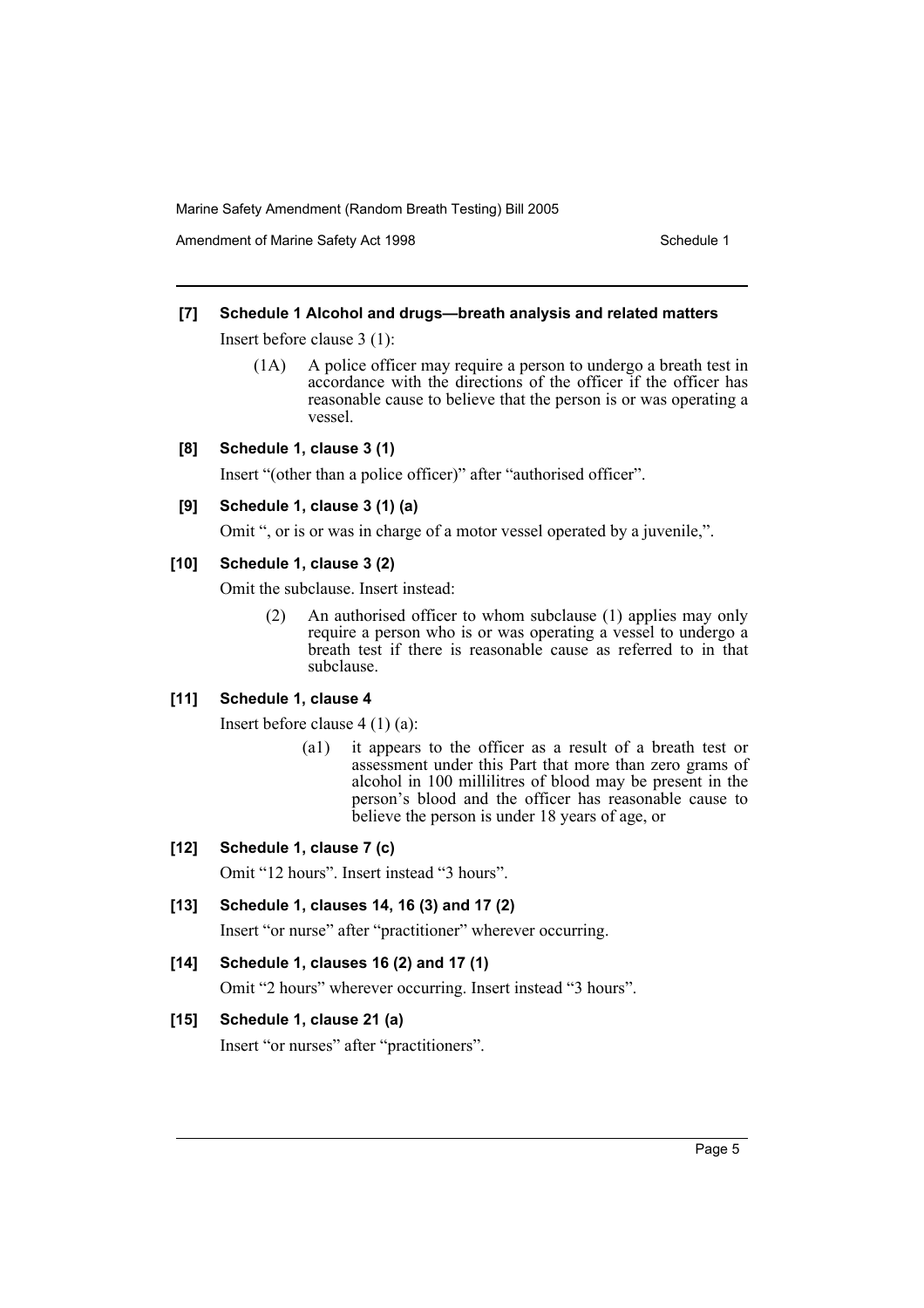Schedule 1 Amendment of Marine Safety Act 1998

#### **[16] Schedule 3 Amendment of other Acts**

Omit Schedule 3.1.

#### **[17] Schedule 4 Savings, transitional and other provisions**

Insert at the end of clause 1 (1):

*Marine Safety Amendment (Random Breath Testing) Act 2005*

# **[18] Schedule 4, Part 3**

Insert at the end of Schedule 4:

# **Part 3 Provisions consequent on enactment of Marine Safety Amendment (Random Breath Testing) Act 2005**

### **11 Definition**

In this Part:

*repealed Act* means the *Marine (Boating Safety—Alcohol and Drugs) Act 1991*.

#### **12 Amendments not to apply to offences occurring before the commencement of amendments**

- (1) Proceedings for offences committed, or alleged to have been committed, before the commencement of an amendment of a provision by Schedule 1 to the *Marine Safety Amendment (Random Breath Testing) Act 2005* are to be determined as if the amendment had not been enacted.
- (2) Accordingly, the law (including any relevant provision of this Act) that would have been applicable to the proceedings had the amendment not been enacted continues to apply to the proceedings as if the amendment had not been enacted.

#### **13 References to and in relation to marine safety licences in sections 27 and 40**

- (1) A reference in section 27 or 40 to a marine safety licence is taken to include a reference to a licence to which section 10 of the repealed Act applied immediately before its repeal by Schedule 2 to this Act.
- (2) A reference in section 27:
	- (a) to the cancellation or suspension of a marine safety licence is taken to include a reference to the withdrawal of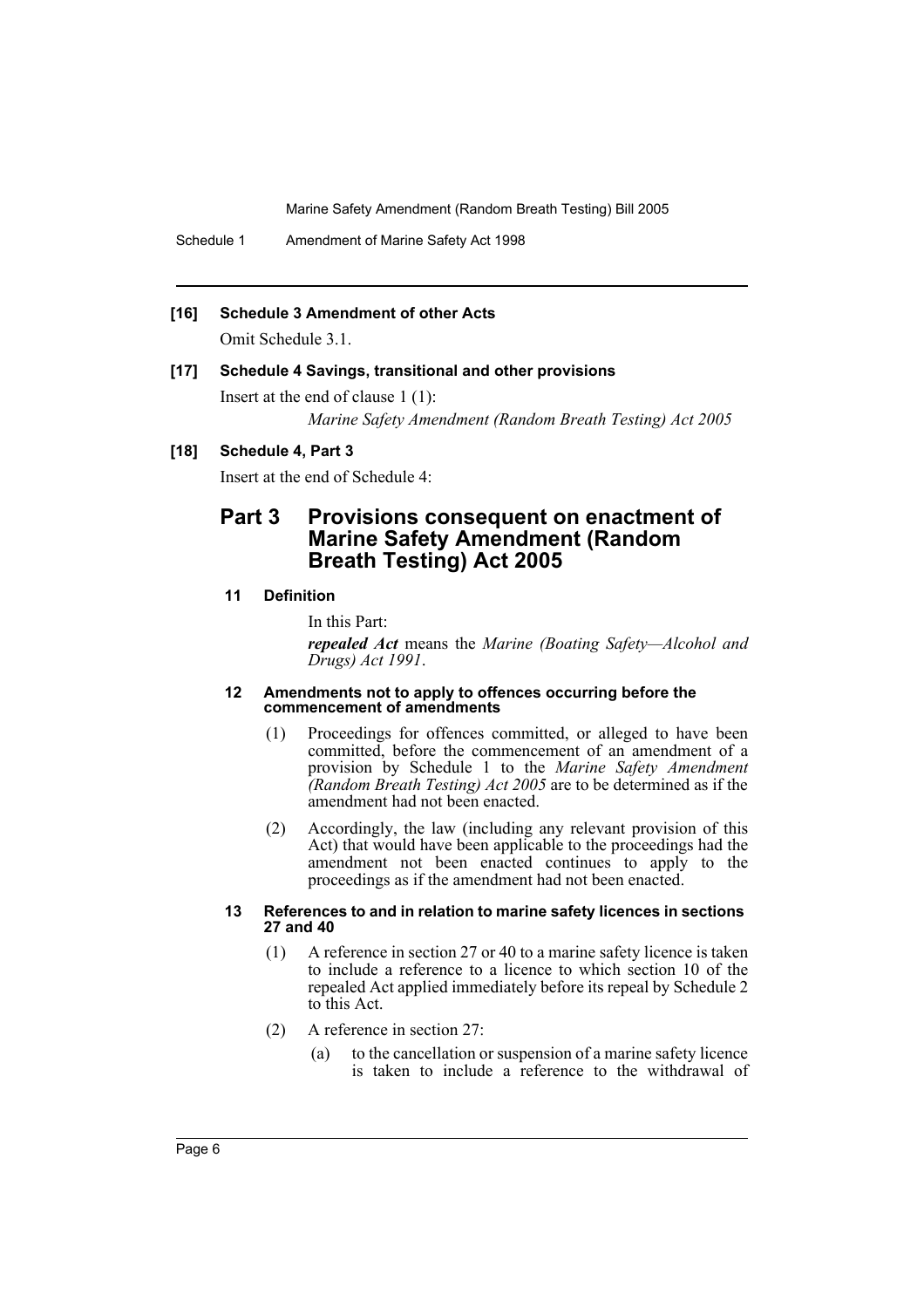Amendment of Marine Safety Act 1998 Schedule 1

recognition of a recognised licence (within the meaning of section 10 of the repealed Act), and

(b) to the disqualification of the holder of a marine safety licence is taken to include a reference to the disqualification of the person from having a recognised licence recognised.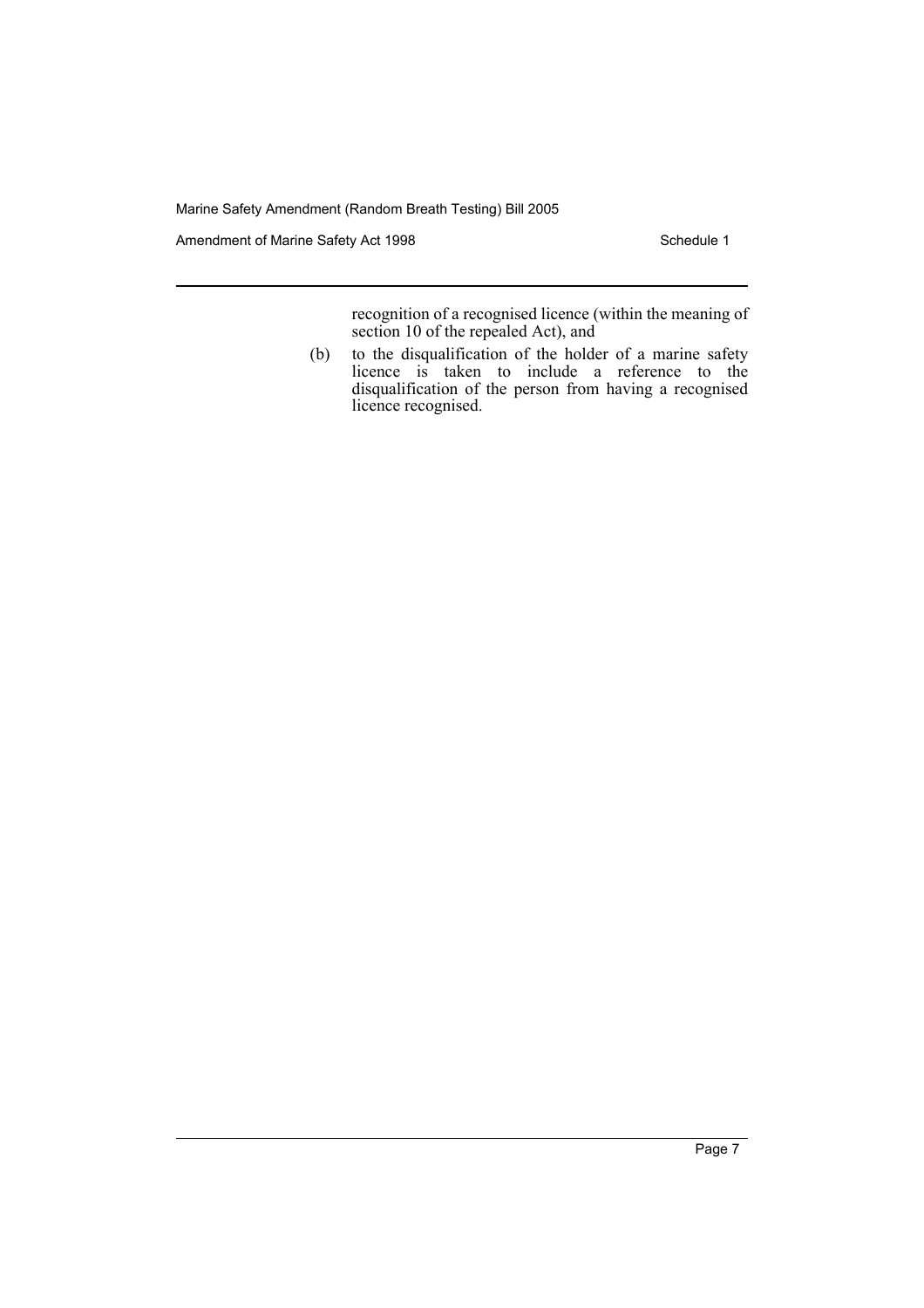Schedule 2 Amendment of other Acts and Regulations

# **Schedule 2 Amendment of other Acts and Regulations**

(Section 4)

# **2.1 Crimes Act 1900 No 40**

#### **[1] Section 52B Dangerous navigation: substantive matters**

Omit "*Marine (Boating Safety—Alcohol and Drugs) Act 1991*" from the definition of *vessel* in section 52B (9).

Insert instead "*Marine Safety Act 1998*".

# **[2] Section 52BA Dangerous navigation: procedural matters**

Omit "Part 3 of the *Marine (Boating Safety—Alcohol and Drugs) Act 1991*" from section 52BA (2).

Insert instead "Schedule 1 to the *Marine Safety Act 1998*".

# **2.2 Criminal Procedure Act 1986 No 209**

#### **Section 283 Law enforcement devices**

Omit "section 24, 25 or 26 of the *Marine (Boating Safety—Alcohol and Drugs) Act 1991*" from section 283 (1) (b).

Insert instead "clause 15, 16 or 17 of Schedule 1 to the *Marine Safety Act 1998*".

#### **2.3 Passenger Transport Act 1990 No 39**

#### **Section 9C Accreditation conditions relating to drug and alcohol programs and testing**

Omit "the *Marine (Boating Safety—Alcohol and Drugs) Act 1991*" from section 9C (5).

Insert instead "Part 3 of and Schedule 1 to the *Marine Safety Act 1998*".

# **2.4 Passenger Transport (Drug and Alcohol Testing) Regulation 2004**

### **Clause 7 Double jeopardy**

Omit clause 7 (2) (d)–(f). Insert instead:

- (d) an offence under section 23 of the *Marine Safety Act 1998*,
- (e) an offence under section 24 of the *Marine Safety Act 1998*,